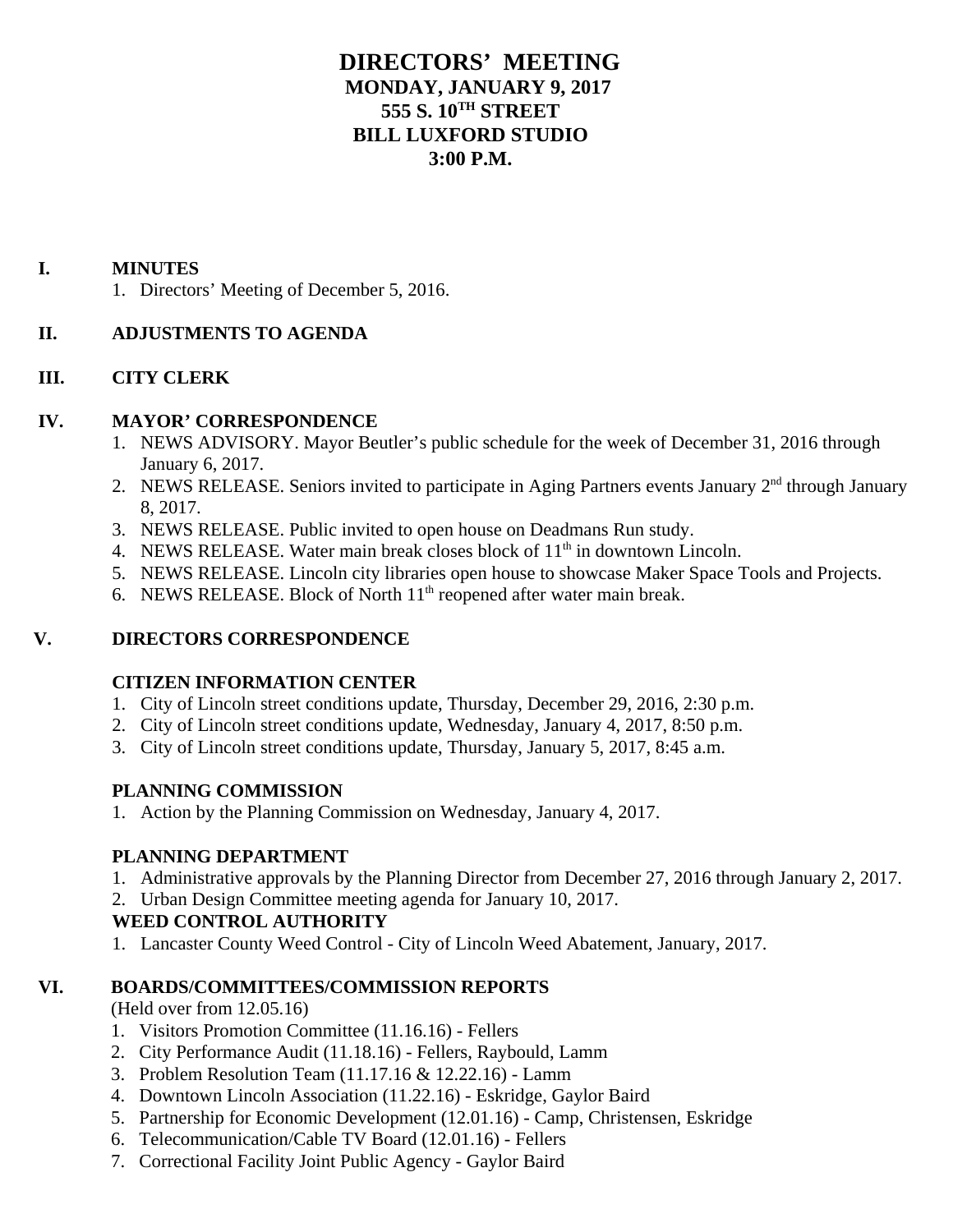(Week of 12.05.16)

- 8. Railroad Transportation Safety District (12.05.16) Christensen, Raybould, Lamm
- 9. Parks & Recreation Advisory Board (12.08.16) Christensen
- 10. Information Services Policy Committee (12.05.16) Raybould
- (Week of 12.12.16)
- 11. Public Building Commission Chair and Mayor Meeting (12.13.16) Raybould
- 12. Public Building Commission (12.13.16) Camp, Raybould
- 13. Multicultural Advisory Committee (12.13.16) Eskridge
- 14. Board of Health (12.13.16) Raybould
- (Week of 12.19.16)
- 15. West Haymarket Joint Public Agency (12.22.16) Eskridge

# **VII. MISCELLANEOUS**

## **VIII. COUNCIL MEMBERS**

## **JON CAMP**

- 1. Fred Hoppe writing in favor of a Costco.
- 2. Shari Stenberg in support of Costco.
- 3. Chuck LaFollette recommending the Costco project progresses.
- 4. Jon Hinrichs and Donna Woods strongly supporting the proposed Costco store and site.
- 5. Rick Eells in support of the proposed Costco in south Lincoln.
- 6. Larry Rennecker urging support of the proposed Costco project.
- 7. Sarah McCurley asking for the reconsideration of Costco's plan and asking they build elsewhere in Lincoln.
- 8. Wendy Bonaiuto in support of the Costco plan at 14<sup>th</sup> Street and Hazel Scott Road.
- 9. Melissa Olson expressing support for the proposed Costco.
	- a) Councilman Camp replying and thanking her for the supportive email on Costco.
- 10. Son Tran supporting Costco and location site while understanding safety concerns.
- a) Councilman Camp answering Son Tran on supporting the Costco project. 11. Kathleen Allan in full support for the proposed Costco on Pine Lake.
- 
- 12. Richard Johnson asking for approval of a Costco in Lincoln.
- a) Councilman Camp replying to the supportive email for the Costco project. 13. Paul and Linda Boeshart stating reasons to support the Costco proposal.
- a) Councilman Camp replying on the supportive email on the Costco proposal with one clarification.
- 14. Cathy Hiemer asking for a yes vote to Costco coming to Lincoln on Pine Lake Road.
	- a) Councilman Camp thanking Cathy for the supportive email on the Costco project.
- 15. Stan and Agnie Hardt in favor to allow Costco to build in the south part of Lincoln. a) Councilman Camp thanking Stan and Angie for their supportive email.
- 16. Bob and Janyce Person encouraging a vote in favor of the Costco location. a) Councilman Camp thanking Bob and Janyce for the Costco email.
- 17. Carrie Ediger hoping Costco enters the Lincoln area.
- 18. Vicki Melies asking for a yes vote on bringing Costco to Lincoln.
- a) Councilman Camp replying to the supportive email for the Costco project.
- 19. Diane Becher in support of Costco proposal.
- 20. Heidi Davis asking for a yes vote for Costco at the proposed location. a) Councilman Camp thanking Heidi for the supportive email on the Costco project.
- 21. George and Carol Gibson urging a vote in favor of Costco.
- a) Councilman Camp replying to their supportive email for the Costco project.
- 22. Jana Tanner asking for support of the proposed Costco.
- 23. Eric Berger urging that the Costco proposal be approved.
- 24. Brian and Gail Hinkley asking for Costco application be approved.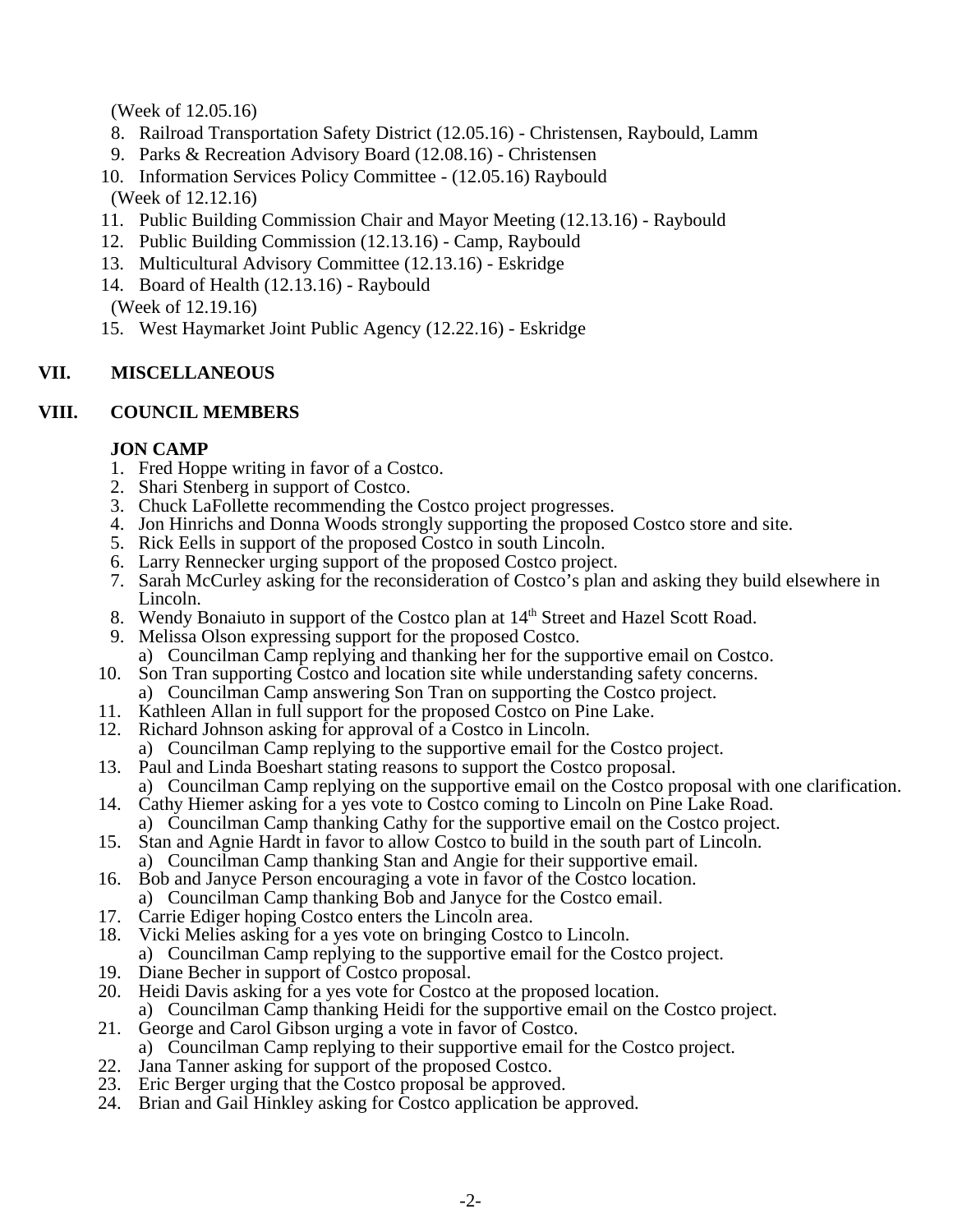- 25. Don and Wilma Baugous sincerely hoping the Costco requests are supported.
- 26. Councilman Camp writing to Miki Esposito, Public Works and Utilities Director, regarding citizen assistance on icy streets.

The following people are in favor of the proposed Costco at Pine Lake and 14<sup>th</sup> Street:

- 27. Janalyn Carlson
- 28. Line and Steve Jurgena
- 29. Alyssa Gustafson
- 30. Steve and Jane Knouse
- 31. Majid Nabavi
- 32. Yolanda Fasen
- 33. Foster Woodruff
- 34. Bill Ames
- 35. Youngin
- 36. Rosemary Thorton
- 37. Vrbiloff
- 38. Myron Tremain
- 39. Shirley Pedley
- 40. Terrance Riordan
- 41. Ed and Joan Malk
- 42. Scott Renfro
- 43. Carol Cabacungan
- 44. Bill Saunders
- 45. Steven Fallon
- 46. Evan and Nancy Wieseman
- 47. Linda Anderson
- 48. Roger Clark
- 49. Shelley Baldassano
- 50. Ormand Plautz
- 51. Susan Ferris
- 52. Larry Crawford
- 53. Troy Smith
- 54. Kathleen Steinmeyer
- 55. Michael Hans
- 56. Srikant Jangala
- 57. Larry Verschuur
- 58. Stan Selfridge
- 59. Dean and Linda Young
- 60. Dr. Martin Weber
- 61. Jonelle Morris

The following people are opposed to the proposed Costco at Pine Lake and 14<sup>th</sup> Street:

- 62. Jacob Christensen
- 63. Sarah McCurley
- 64. JoAnn Brethouwer

## **IX. CITIZEN CORRESPONDENCE**

- 1. Jerry Wilkins in support of the Lincoln Costco project with one concern of the pedestrian and bicycle traffic who use the trail along the north side of Pine Lake Road, with suggestion on creating safety. a) Councilman Camp's reply to Jerry Wilkins.
- 2. Dennis Wertz urging a yes vote for the Costco proposal.
- 3. Paula Steiinberger explaining why she's in support of the proposed Costco.
- 4. Dan Peschka encouraging a vote in favor of the Costco proposal.
- 5. Donelle Fritz in favor of proposed Costco and lives in the neighborhood.
	- a) Councilman Camp replying to the supportive Costco email.